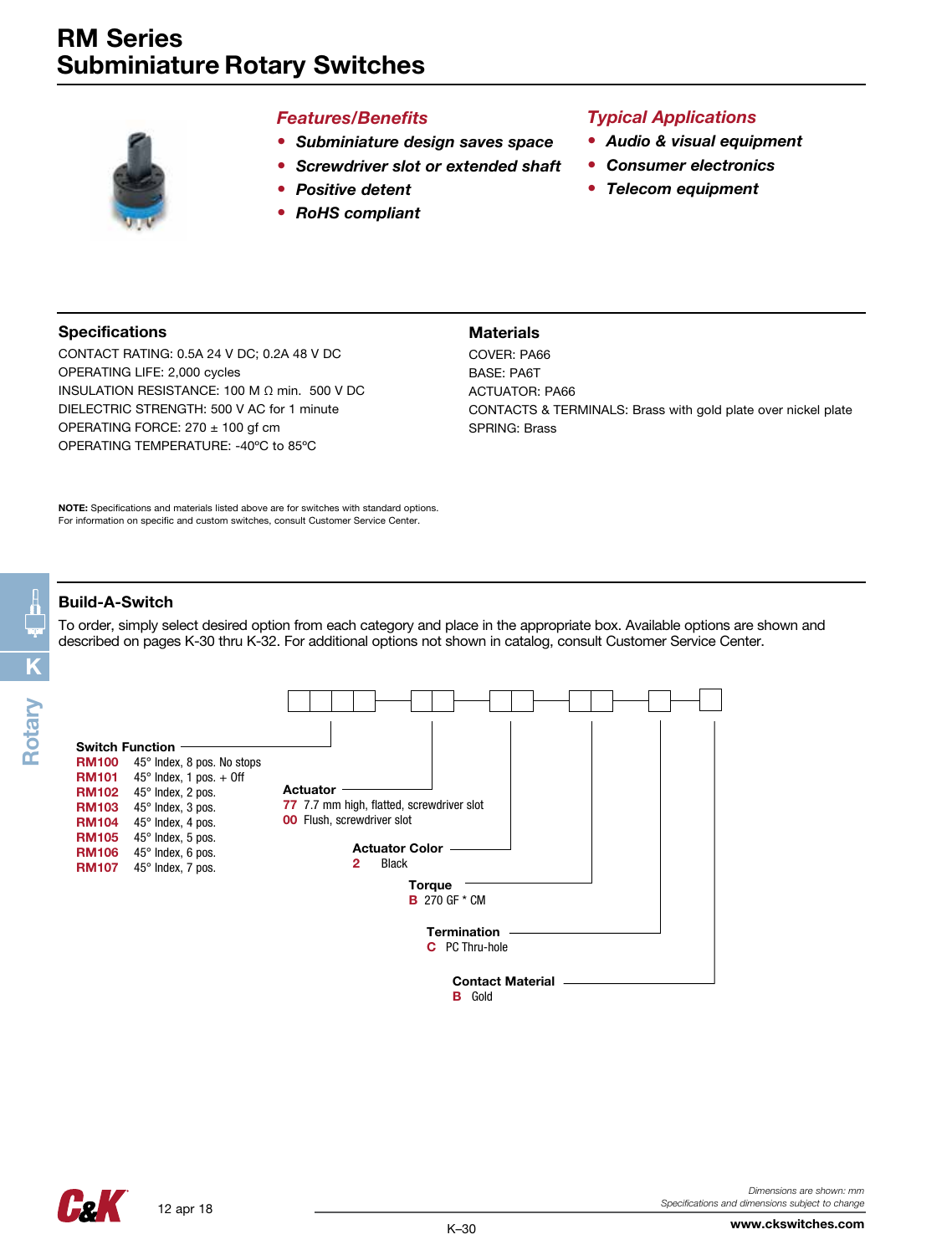77 7.7 MM HIGH, FLATTED, SCREWDRIVER SLOT

0,61



1,4 0,76



 $-1,2$ 



**00 FLUSH, SCREWDRIVER SLOT** 

 $0,4,4$ 

4,2

1

FLUSH ACTUATOR

6,47

 $\mathbb H$ 

15,1 REF

4X 0,6 X 0.6

3X 0,9

2,9



3,5

0,7

 $\phi$ 9,2

 $\Box$ 



| ELECTRICAL SCHEMATIC - RM SERIES SWITCHES |                                                           |                                                  |                                                  |                                                      |                                                      |                                          |                                         |                                             |
|-------------------------------------------|-----------------------------------------------------------|--------------------------------------------------|--------------------------------------------------|------------------------------------------------------|------------------------------------------------------|------------------------------------------|-----------------------------------------|---------------------------------------------|
| <b>SWITCH</b><br><b>FUNCTION</b>          | <b>TRAVEL</b><br><b>POSITION</b><br>$\bullet$<br>$\Omega$ | <b>TRAVEL</b><br><b>POSITION</b><br>$45^{\circ}$ | <b>TRAVEL</b><br><b>POSITION</b><br>$90^{\circ}$ | <b>TRAVEL</b><br><b>POSITION</b><br>135 <sup>o</sup> | <b>TRAVEL</b><br><b>POSITION</b><br>180 <sup>'</sup> | <b>TRAVEL</b><br><b>POSITION</b><br>225° | <b>TRAVEL</b><br><b>POSITION</b><br>270 | <b>TRAVEL</b><br><b>POSITION</b><br>$315$ ° |
| <b>RM100</b>                              | C-C(OFF)                                                  | $C-1$                                            | $C-2$                                            | $C-3$                                                | $C-4$                                                | $C-5$                                    | $C-6$                                   | $C-7$                                       |
| RM101                                     | C-C(OFF)                                                  | x                                                | x                                                | x                                                    | x                                                    | x                                        | x                                       | $C-7$                                       |
| <b>RM102</b>                              | x                                                         | $C-1$                                            | $C-2$                                            | x                                                    | x                                                    | x                                        | x                                       | x                                           |
| RM103                                     | x                                                         | $C-1$                                            | $C-2$                                            | $C-3$                                                | x                                                    | x                                        | x                                       | x                                           |
| <b>RM104</b>                              | x                                                         | $C-1$                                            | $C-2$                                            | $C-3$                                                | $C-4$                                                | x                                        | x                                       | x                                           |
| <b>RM105</b>                              | x                                                         | $C-1$                                            | $C-2$                                            | $C-3$                                                | $C-4$                                                | $C-5$                                    | x                                       | x                                           |
| <b>RM106</b>                              | x                                                         | $C-1$                                            | $C-2$                                            | $C-3$                                                | $C-4$                                                | $C-5$                                    | $C-6$                                   | x                                           |
| <b>RM107</b>                              | x                                                         | $C-1$                                            | $C-2$                                            | $C-3$                                                | $C-4$                                                | $C-5$                                    | $C-6$                                   | $C-7$                                       |

TERMINAL ID NUMBERS ARE SHOWN FOR REFERENCE ONLY AND ARE NOT MARKED ON BOTTOM OF THE SWITCH



EXTERIOR KEY TAB SHOWN IDENTIFIES "C" (COMMON TERMINAL)

**Cak** 

12 apr 18

*Dimensions are shown: mm Specifications and dimensions subject to change* **K**

**Rotary**